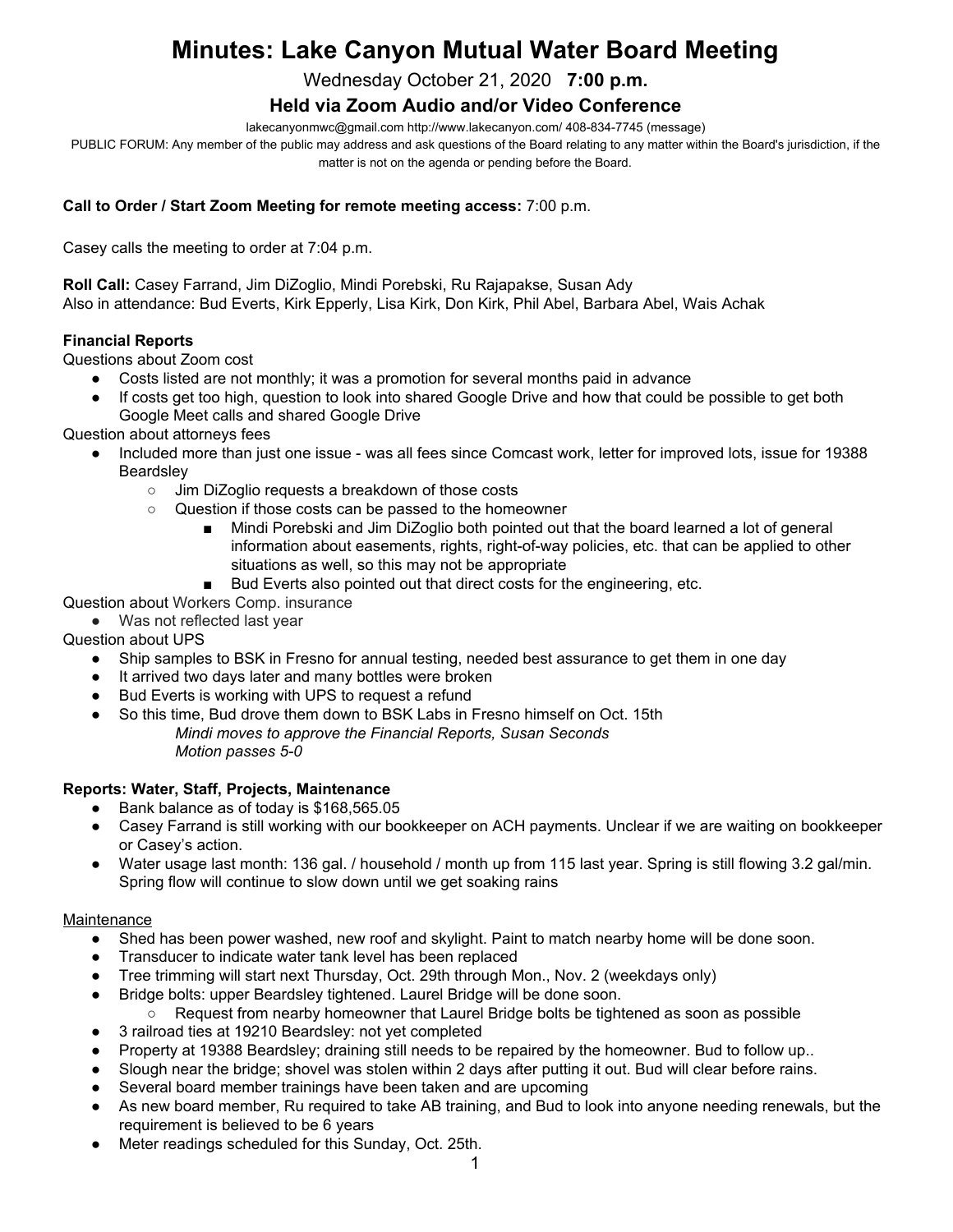*Casey Farrand moves to accept the reports, Susan Ady seconds Motion passes 5-0*

## **Communication and Correspondence**

- JoDe Smith emailed about putting together a New Resident Welcome Kit. Barbara Abel mentioned there may be one in the water plant, as one was put together years ago
- Email from Mindi Porebski about COVID restrictions for notice of termination for delinquent bills
- Phil Abel emailed to ask about fire lanes. Bud reached out to Santa Clara County Fire Department (SCCFD) fire marshalls, and is awaiting their guidance.
	- Questions about where the fire lanes will go, how homeowners will be informed
	- There is also the matter of liability if access is blocked
	- Questions on why we need lines at all. Fire marshall standards for our county exists, but we will need the professional input from SCCFD to be sure we are doing this right
- Email from John Lipka regarding pin
	- Pin was placed by a licensed surveyor, legal due diligence was done
	- These are reference markers only and surveyors have the right to place them
	- Nothing is gained from removing pins, also resident points out removal is actually is against the law
	- This is one reason why we should continue the work to establish a full centerline of all of the road
	- There are also documents about the use of this particular survey for the project at hand
- Several communications received from those interested in Firewise committee
- Email from John Lipka on his point of view on Firewise.
- Email from Charles Mosher on the traffic signs, photographs, etc.
- Request from homeowner that time limits be added to the agenda

#### **Business**

- 1. Elect board officers
	- a. President Susan Ady
		- i. Required to be a contact for State Water Resources Control Board, approving costs, keep meetings moving, run the meetings, etc.
		- ii. Mindi asks Susan if she would like this role, and Jim supports
	- b. Vice President Jim DiZoglio
		- i. Fills in if the president is absent
	- c. Secretary Mindi Porebski
		- i. Works with board to set meeting agendas, post them, maintain website, email correspondence,
	- d. Treasurer Bud Everts *Casey moves to accept the elected officers, Mindi Porebski seconds Motion passes 5-0*
- 2. Kick-off discussion for improvements for the back of canyon path and pipe maintenance
	- a. Board members assigned to work on bringing back a proposal: Jim DiZoglio
	- b. Recommendation to ask Tom to make the assessment. He has been maintaining the trail for 20+ years.
	- c. Jim to reach out to discuss with Tom to schedule a walkthrough and get an assessment.
		- i. If the pipe maintenance is urgent, we have a process and approval for payment, etc.
	- d. Susan is not comfortable to approve any budget asks until we know more about the costs and our available budget
	- e. Phil has also run 150 feet of rope to assist with access
- 3. Discuss getting estimate for community-wide survey of road
	- a. This has been discussed a lot, and many recent issues revolved around the center of the road, yet we also discuss the high cost quite a bit
	- b. Mindi to collect all surveys that have been shared and put them in one folder
	- c. We would need several bids minimum 3 to have the knowledge of what it would cost
	- d. Curt Dunbar of Alpha surveys has already done a significant part of the canyon
	- e. Jim to reach out for bids
	- f. The purpose of the survey is to have the knowledge of where the easement is per a survey, there are no known projects that would result at this time